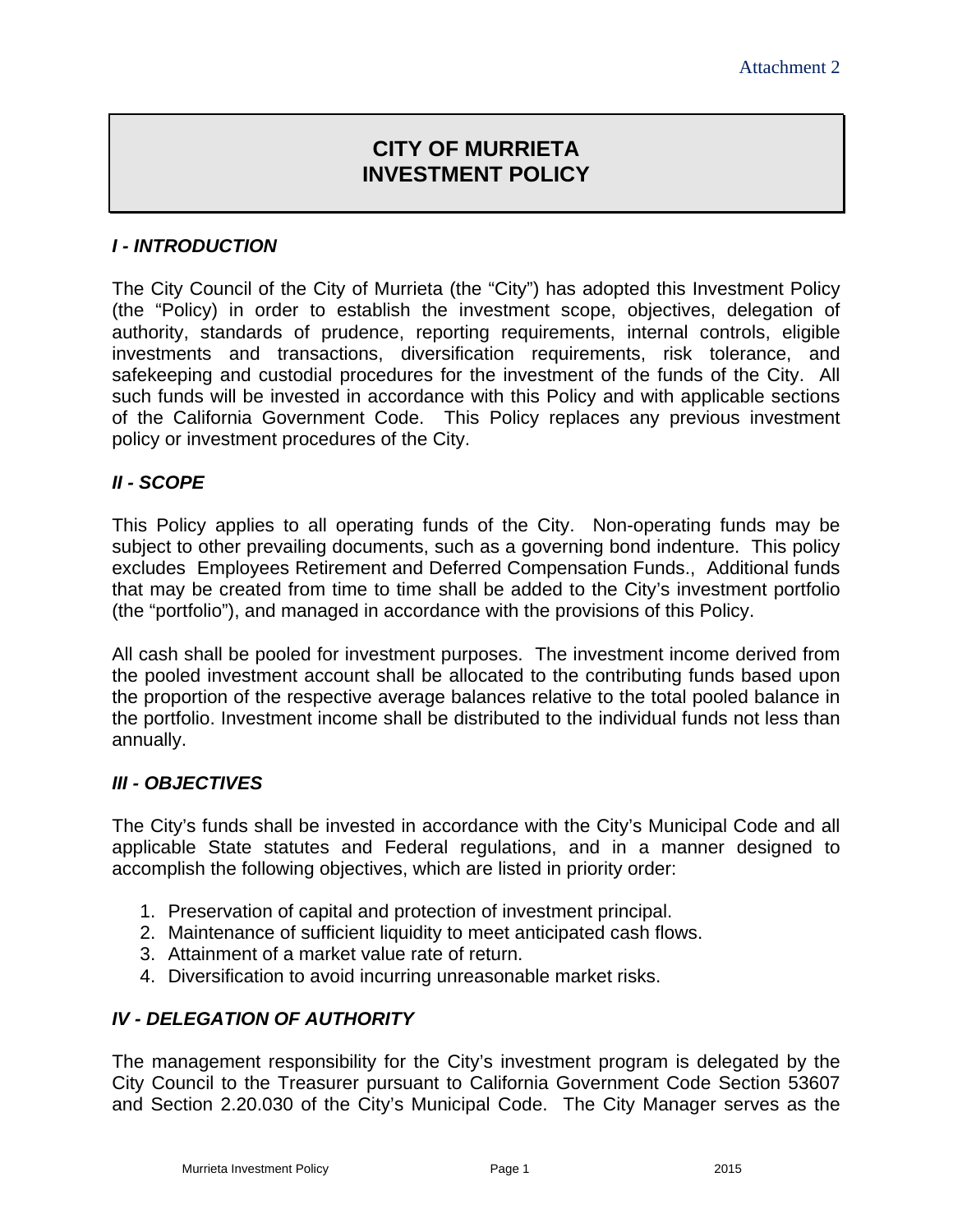Treasurer. The Treasurer has delegated the authority to conduct investment transactions and to manage the operation of the portfolio to the Administrative Services Director. These officers shall meet regularly to discuss economic and market conditions, and to plan investment strategy to meet the City's fiscal objectives. No person may engage in an investment transaction except as expressly provided under the terms of this Policy.

#### *V - PRUDENCE*

The standard of prudence to be used for managing the City's investments shall be California Government Code Section 53600.3, the prudent investor standard, which states that "When investing, reinvesting, purchasing, acquiring, exchanging, selling, or managing public funds, a trustee shall act with care, skill, prudence, and diligence under the circumstances then prevailing, including, but not limited to, the general economic conditions and the anticipated needs of the agency, that a prudent person acting in a like capacity and familiarity with those matters would use in the conduct of funds of a like character and with like aims, to safeguard the principal and maintain the liquidity needs of the agency."

The City's overall investment program shall be designed and managed with a degree of professionalism that is worthy of the public trust. The City recognizes that no investment is totally without risk and that the investment activities of the City are a matter of public record. Accordingly, the City recognizes that occasional measured losses may be desirable in a diversified portfolio and shall be considered within the context of the overall portfolio's return, provided that adequate diversification has been implemented and that the sale of a security is in the best long-term interest of the City.

If, due to market changes or fluctuations in the size of the City's portfolio, a percentage of portfolio limitation is exceeded, the affected securities may be held to their maturity if the Treasurer believes it is prudent to do so.

The Treasurer and authorized investment personnel exercising due diligence shall be relieved of personal responsibility for an individual security's credit risk or market price changes, provided that the deviations from expectations are reported in a timely fashion to the City Council and appropriate action is taken to control adverse developments.

#### *VI - ETHICS AND CONFLICTS OF INTEREST*

Elected officials and employees involved in the City's investment program shall refrain from personal business activity that could conflict with proper execution of the investment program or that could impair or create the appearance of an impairment of their ability to make impartial investment decisions. These individuals shall disclose to the City Manager any material interests they have in financial institutions that conduct business with the City and they shall subordinate their personal investment transactions to those of the City.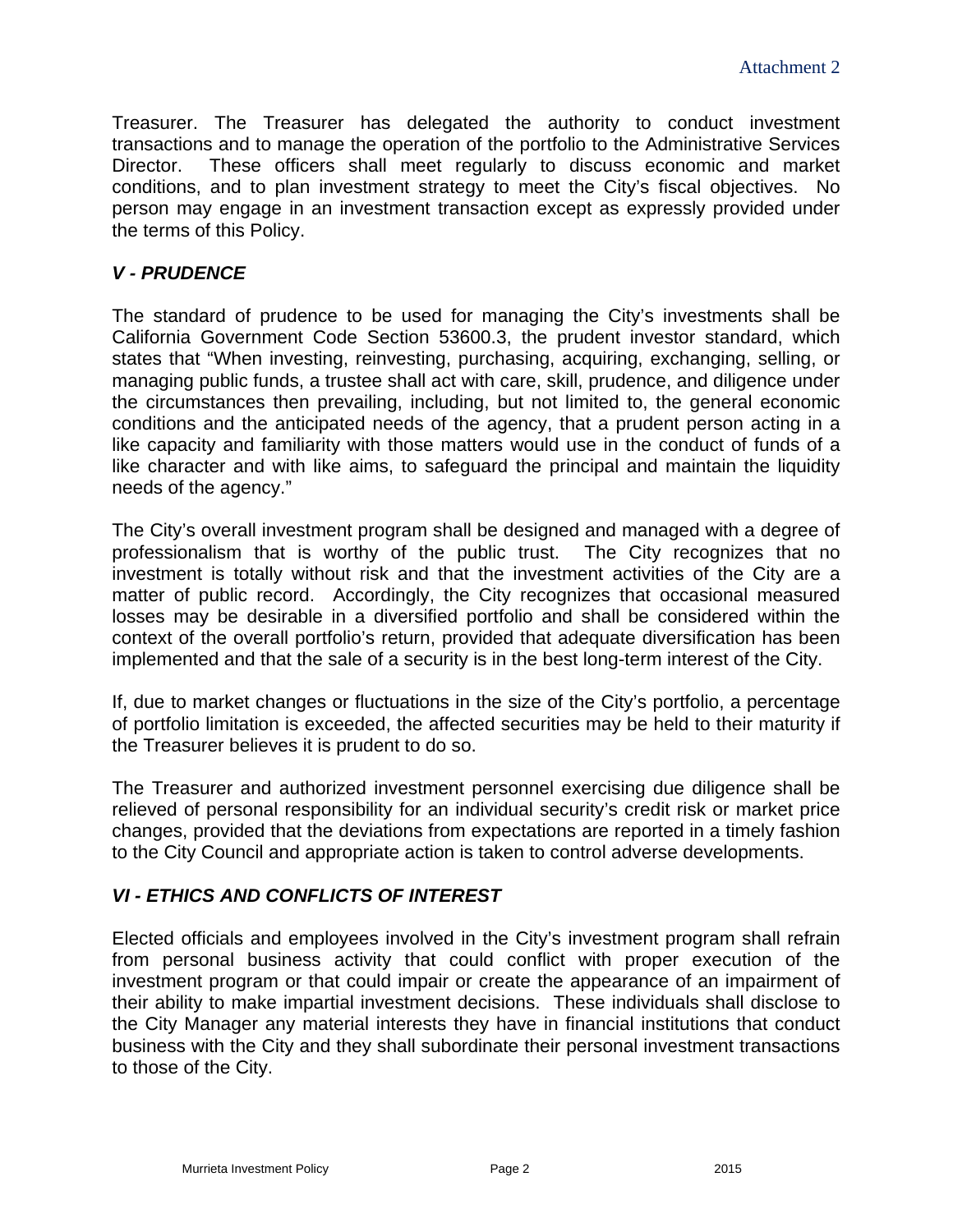The Treasurer and the Finance Director shall file a Statement of Economic Interests each year pursuant to California Government Code Section 87203 and regulations of the Fair Political Practices Commission.

## *VII - AUTHORIZED SECURITIES AND TRANSACTIONS*

All investments and deposits of the City shall be made in accordance with California Government Code Sections 16429.1, 53600-53609 and 53630-53686, except that, pursuant to California Government Code Section 5903(e), proceeds of bonds and any moneys set aside or pledged to secure payment of the bonds may be invested in securities or obligations described in the ordinance, resolution, indenture, agreement, or other instrument providing for the issuance of the bonds. Any revisions or extensions of the above referenced code sections will be assumed to be part of this Policy immediately upon being enacted. However, in the event that amendments to these sections conflict with this Policy and past City investment practices, the City may delay adherence to the new requirements when it is deemed in the best interest of the City to do so. In such instances, after consultation with the City's attorney, the Treasurer will present a recommended course of action to the City Council for approval.

The City has further restricted the eligible types of securities and transactions as follows:

A. **United States Treasury** bills, bonds, and notes with a final maturity not exceeding five years from the date of trade settlement. There is no limitation as to the percentage of the portfolio that can be invested in this category.

B. **Federal Agency Obligations** for which the faith and credit of the United States are pledged for the payment of principal and interest and which have a final maturity not exceeding five years from the date of trade settlement. There is no limitation as to the percentage of the portfolio that can be invested in this category, however, no more than 20% of the City's total portfolio shall be invested in the combination of Government National Mortgage Association (GNMA), Federal National Mortgage Association (FNMA), and Federal Home Loan Mortgage Corporation (FHLMC) mortgage-backed securities.

C. **Federal Instrumentality** (government sponsored enterprise) debentures, discount notes, callable securities, step-up securities, and mortgage-backed securities (including FNMA and FHLMC) with a final maturity not exceeding five years from the date of trade settlement. There is no limitation as to the percentage of the portfolio that can be invested in this category, however, no more than 20% of the City's total portfolio shall be invested in the combination of GNMA, FNMA, and FHLMC mortgage-backed securities.

D. **Repurchase Agreements** with a final termination date not exceeding one year collateralized only by U.S. Treasury obligations, Federal Agency securities, or Federal Instrumentality securities listed in items A, B and C above with the maturity of the collateral not exceeding ten years. For the purpose of this section, the term collateral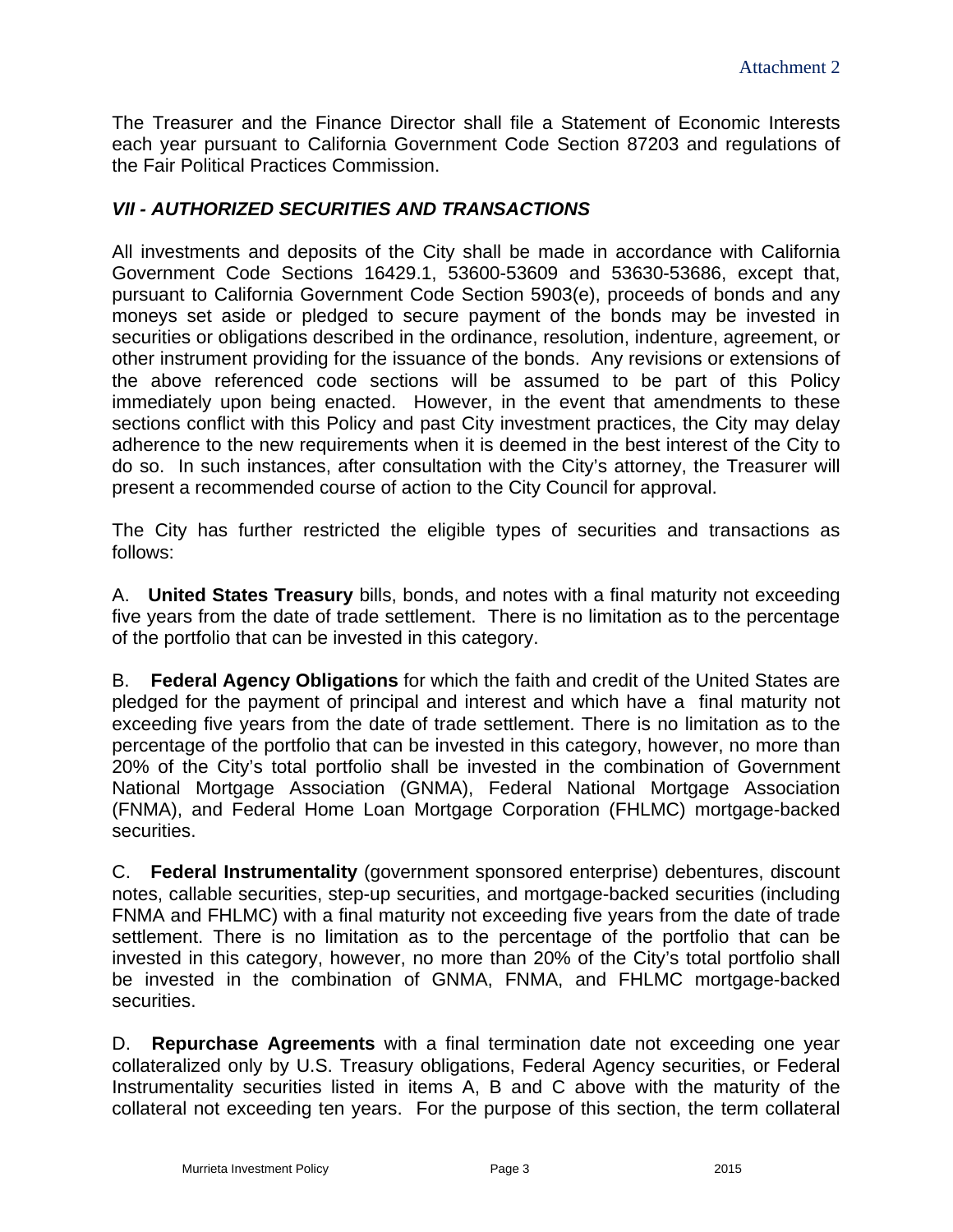shall mean purchased securities under the terms of the City's approved Master Repurchase Agreement. The purchased securities shall have a minimum market value including accrued interest of 102% of the dollar value of the funds borrowed. Collateral shall be held in the City's custodian bank, as safekeeping agent, and the market value of the collateral securities shall be marked-to-the-market daily.

Repurchase Agreements shall be entered into only with broker/dealers who are recognized as Primary Dealers by the Federal Reserve Bank of New York or with firms that have a primary dealer within their holding company structure. The Treasurer shall maintain a copy of the City's approved Master Repurchase Agreement along with a list of the broker/dealers who have executed same.

The aggregate investment in Repurchase Agreements shall not exceed 20% of the portfolio.

E. **Prime Commercial Paper** with a maturity not exceeding 270 days from the date of trade settlement with the highest ranking or of the highest letter and number rating assigned by a nationally recognized statistical rating organization (NRSRO). The entity that issues the commercial paper shall meet all of the conditions in either sub-paragraph 1) or sub-paragraph 2) below:

- 1) The entity shall (a) be organized and operating in the United States as a general corporation, (b) have total assets in excess of \$500,000,000, and (c) have debt other than commercial paper, if any, that is rated at least "A" or the equivalent or higher by a NRSRO.
- 2) The entity shall (a) be organized within the United States as a special purpose corporation, trust, or limited liability company, (b) have program-wide credit enhancements, including, but not limited to, over collateralization, letters of credit or surety bond and (c) have commercial paper that is rated at least "A-1" or the equivalent or higher by a NRSRO.

Not more than 5% of the portfolio may be invested in the commercial paper and medium-term notes of any issuer and the aggregate investment in commercial paper shall not exceed 25% of the portfolio.

F. **Eligible Bankers Acceptances** issued by Federal Deposit Insurance Corporation (FDIC) insured commercial banks, rated at least "A-1" or the equivalent by a NRSRO with maturities not exceeding 180 days from the date of trade settlement. If issuers have senior debt outstanding, it shall be rated at least "A" or the equivalent by a NRSRO. No more than 5% of the portfolio shall be invested in bankers acceptances of any one commercial bank, and the aggregate investment in bankers acceptances shall not exceed 30% of the portfolio.

G. **Medium-Term Notes** issued by corporations organized and operating within the United States or by depository institutions licensed by the United States or any state and operating within the United States. Medium-Term Notes with a final maturity not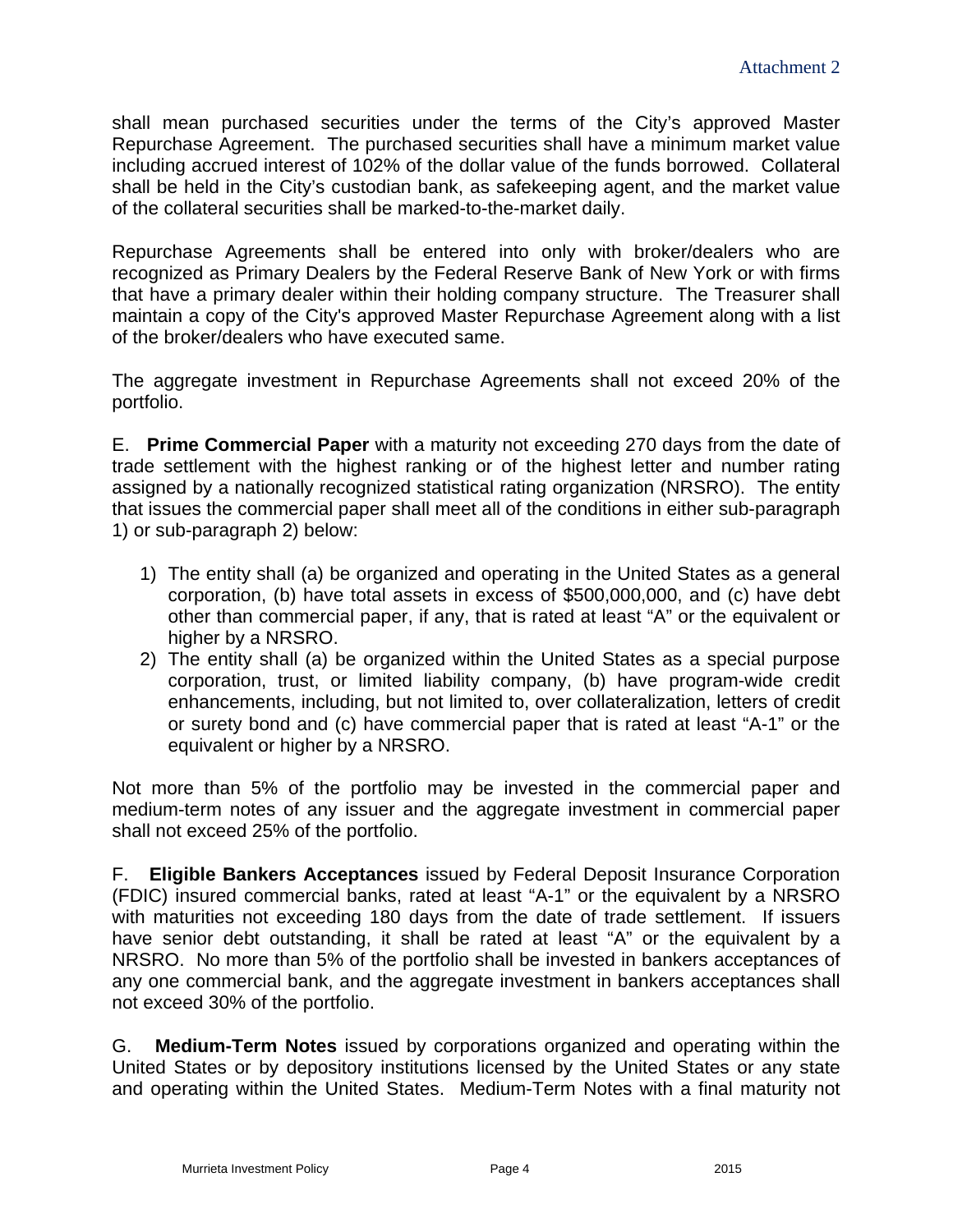exceeding three years from the date of trade settlement must be rated at least "A" or the equivalent by a NRSRO at the time of purchase. Medium-Term Notes with a final maturity not exceeding five years from the date of trade settlement must be rated at least "AA" or the equivalent by a NRSRO at the time of purchase. Not more than 5% of the City's total portfolio shall be invested in the Medium-Term Notes and commercial paper of any one issuer and the aggregate investment in Medium-Term Notes may not exceed 30% of the portfolio.

H. **State of California's Local Agency Investment Fund (LAIF)**, pursuant to California Government Code Section 16429.1.

I. **Money Market Funds** registered under the Investment Company Act of 1940 that are (1) "no-load" (meaning no commission or fee shall be charged on purchases or sales of shares); (2) have a constant net asset value per share of \$1.00; (3) invest only in the securities and obligations authorized in the applicable California statute; and (4) have a rating of "AAA" or the equivalent by at least two NRSROs. Investment in any individual fund may not exceed 10% of the fund, and the aggregate investment in any combination of Money Market Funds and Mutual Funds shall not exceed 20% of the portfolio.

J. **Mutual Funds** registered under the Investment Company Act of 1940 that are (1) "no-load" (meaning no commission or fee shall be charged on purchases or sales of shares); (2) invest only in the securities and obligations authorized in the applicable California statute; and (3) have a rating of AAA or the equivalent by at least two NRSROs. The aggregate investment in Mutual Funds shall not exceed 5% of the portfolio. In addition, investment in any individual fund may not exceed 10% of the fund, and the aggregate investment in any combination of Mutual Funds and money market funds shall not exceed 20% of the portfolio.

Securities that have been downgraded to a level that is below the minimum ratings described herein after the securities were initially purchased, may be sold or held at the City's discretion.

The foregoing list of authorized securities and transactions shall be strictly interpreted. Any deviation from the list must be preapproved by the City Council.

#### *VIII - INVESTMENT DIVERSIFICATION*

The City shall diversify the portfolio to avoid incurring unreasonable risks inherent in over investing in specific instruments, individual financial institutions or maturities. The asset allocation in the portfolio should, however, be flexible depending upon the outlook for the economy, the securities market, and the City's anticipated cash flow needs.

# *IX - PORTFOLIO MATURITIES AND LIQUIDITY*

To the extent possible, investments shall be matched with anticipated cash flow requirements and known future liabilities. The weighted average final maturity of the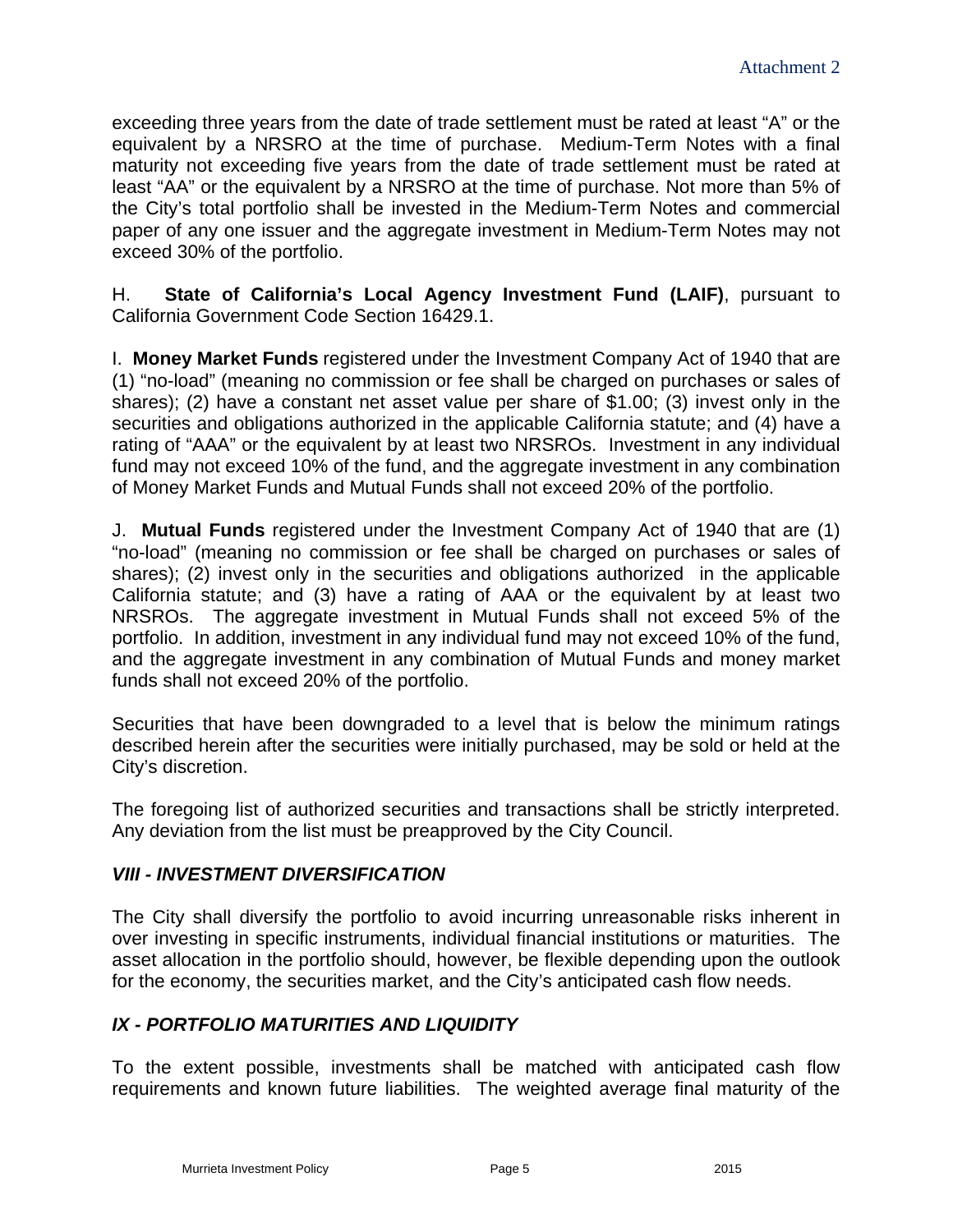portfolio should not exceed three years, and the City will not invest in securities maturing more than five years from the date of trade settlement, unless the City Council has by resolution granted authority to make such an investment at least three months prior to the date of the investment.

The following table of maturities and percentage allocations is an example of structuring the portfolio to help maintain a range of diversified maturities:

| <b>Maturity Range</b>     | <b>Suggested Percentage</b>    |
|---------------------------|--------------------------------|
| one day to 180 days       | 10 to 50%                      |
| 181 days to 360 days      | 10 to 30%                      |
| one year to two years     | 10 to 20%                      |
| two years to three years  | 0 to 20%                       |
| three years to five years | 0 to 20%                       |
| over five years           | Council authorization required |

# *X - SELECTION OF BROKERS/DEALERS*

The Treasurer shall maintain a list of broker/dealers approved for investment purposes, and it shall be the policy of the City to purchase securities only from those brokers and the firms they represent. Each approved broker/dealer must possess an authorizing certificate from the California Commissioner of Corporations as required by Section 25210 of the California Corporations Code. The firms they represent must:

- 1. be recognized as Primary Dealers by the Federal Reserve Bank of New York or have a primary dealer within their holding company structure, or
- 2. report voluntarily to the Federal Reserve Bank of New York, or
- 3. qualify under Securities and Exchange Commission (SEC) Rule 15c3-1 (Uniform Net Capital Rule).

The City may engage the services of investment advisory firms to assist in the management of the portfolio and investment advisors may utilize their own list of approved Broker/Dealers. Such Broker/Dealers will comply with the selection criteria above and the list of approved firms shall be provided to the City on an annual basis or upon request.

In the event that an external investment advisor is not used in the process of recommending a particular transaction in the City's portfolio, each authorized broker/dealer shall be required to submit and annually update a City approved Broker/Dealer Information Request form that includes the firm's most recent financial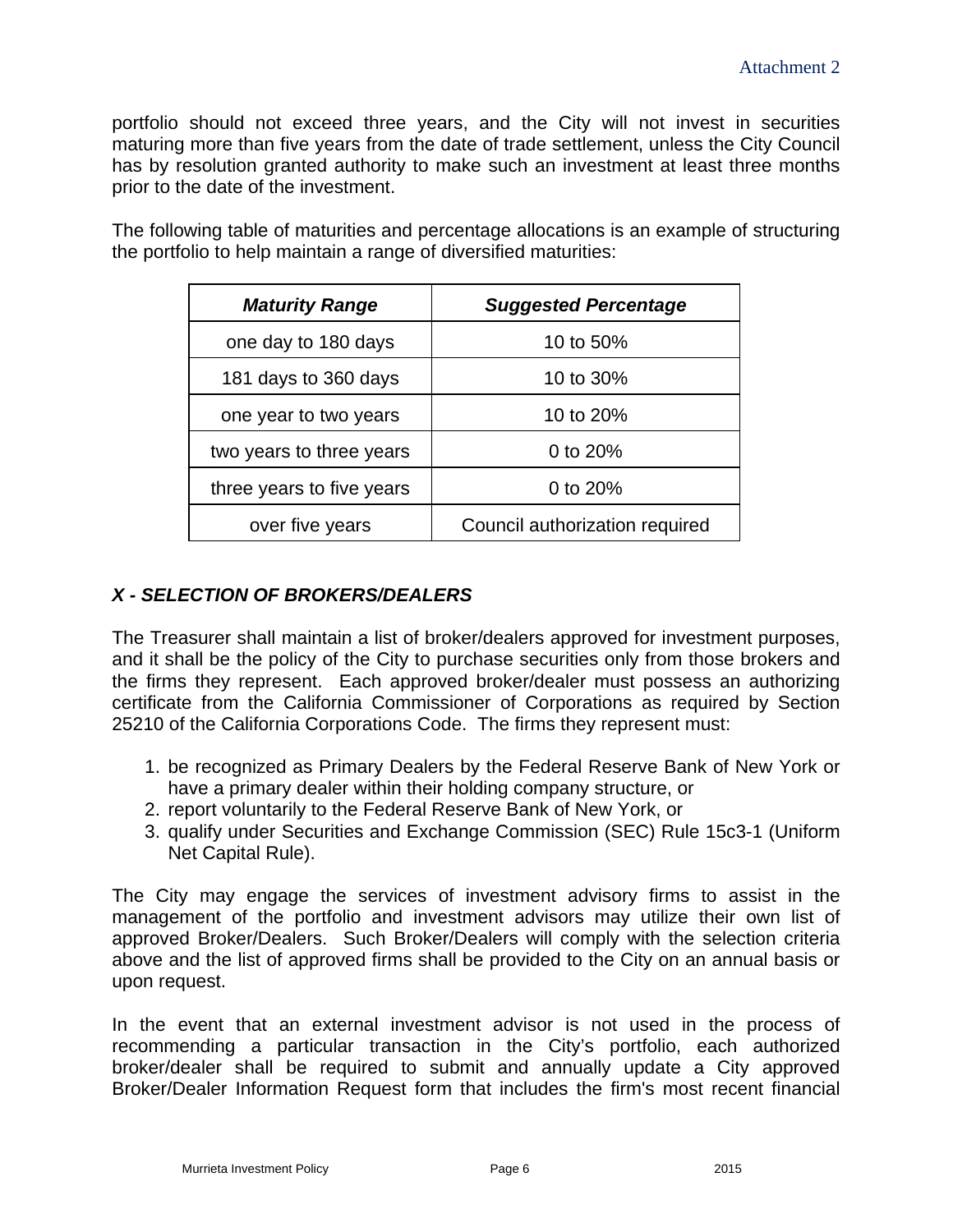statements.

The City may purchase Commercial Paper from direct issuers even though they are not on the approved broker/dealer list as long as they meet the criteria outlined in Item E of the Authorized Securities and Transactions section of this Policy.

## *XI – COMPETITIVE TRANSACTIONS*

All investment transactions shall be conducted competitively with authorized broker/dealers. At least three broker/dealers shall be contacted for each transaction and their bid or offering prices shall be recorded.

If the City is offered a security for which there is no other readily available competitive offering, then the Treasurer will document quotations for comparable or alternative securities.

#### *XII - SAFEKEEPING AND CUSTODY*

The Treasurer shall select one or more banks to provide safekeeping and custodial services for the City, in accordance with the provisions of Section 53608 of the California Government Code. Approved custodian banks shall have an average SNL Financial Bank Insight rating of 20 or better (on a scale of zero to 99 with 99 being the highest quality) for the four most recent reporting quarters. A safekeeping agreement shall be executed with each custodian bank prior to utilizing that bank's safekeeping services. Custodian banks will be selected on the basis of their ability to provide services for the City's account and the competitive pricing of their safekeeping related services.

The purchase and sale of securities and repurchase agreement transactions shall be settled on a delivery-versus-payment basis. All securities shall be perfected in the name of the City. Sufficient evidence to title shall be consistent with modern investment, banking and commercial practices.

All investment securities will be delivered by book entry and will be held in third-party safekeeping by a City approved custodian bank or its Depository Trust Company (DTC) participant account.

#### *XIII - PORTFOLIO PERFORMANCE*

The portfolio shall be designed to attain a market rate of return throughout budgetary and economic cycles, taking into account prevailing market conditions, risk constraints for eligible securities, and cash flow requirements. The performance of the portfolio shall be compared to the average yield on the U.S. Treasury security that most closely corresponds to the portfolio's weighted average effective maturity. When comparing the performance of the portfolio, its rate of return will be computed net of all fees and expenses.